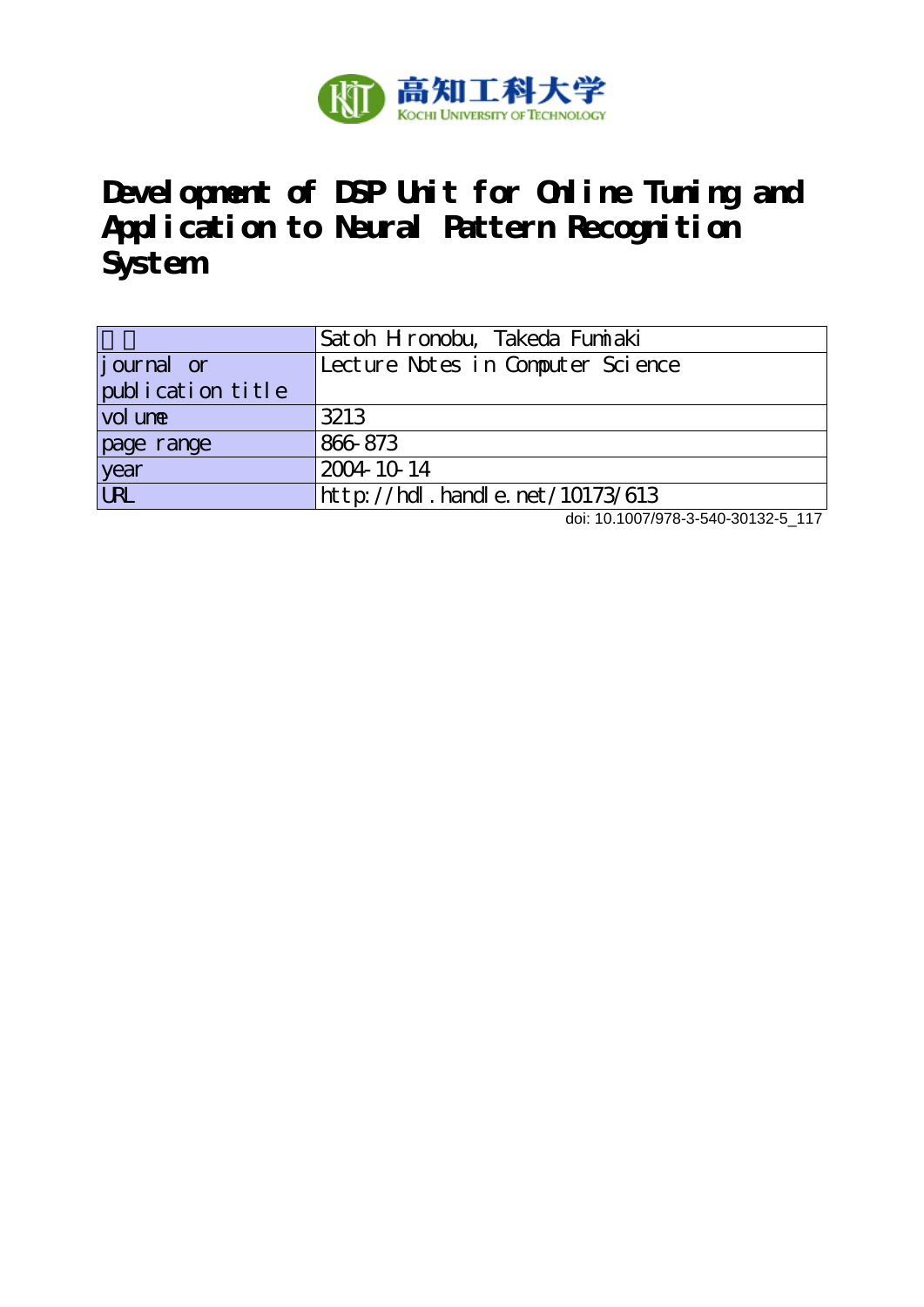# **Development of DSP unit for Online Tuning and Application to Neural Pattern Recognition System**

Hironobu Satoh and Fumiaki Takeda

Development of Intelligent Mechanical System Engineering, Kochi University of Technology 185 Miyanokuchi, Tosayamada-cho, Kami-Gun, Kochi 782-8502, Japan 075041b@gs.kochi-tech.ac.jp

**Abstract.** Recently, smaller and more effective recognition system is required in various fields. In our previous researches, the recognition system using neural network (NN) and DSP had been developed. In some research fields, such as biometrics, the target of the system was to recognize patterns whose data varied widely because of the difference of individuals and surroundings, but its recognition ability was not enough. So the online tuning system is proposed in this paper. The proposed system, which is consisted of DSP unit and the NN continuous learning and recognition parts, is used to recognize the patterns whose data varied widely. We discuss to adjust the recognition system to data varied widely by continuous leaning. In experiment, performance of the online tuning system is checked, and we attempt to apply the system to electromyogram (EMG) pattern recognition.

# **1. Introduction**

Recently, smaller and effective recognition system was needed in various fields. In our previous researches, some flexible recognition systems using the neural network (NN) were developed, and to make the system smaller, more portable and more efficient, the digital signal processor (DSP) was applied to its operation units. However, the system aimed at some targets whose data variation caused by the difference of individuals and surroundings was widely. Its recognition ability is not enough. The reason was that, initial learning data is generated for include a target for recognition. Then, initial learning data is used for first learning by the recognition system. So, the NN can not adjust data varied widely because of the process. To solve this problem, we develop the system that can input the learning data online, and learn continuously described online tuning system. Because of continuous learning can respectively extract the characteristics of each recognition targets, it is possible that the system recognize the target whose data varied, widely.

 In this paper, we discuss the problem that the system's recognition ability for some cases whose data varied widely is not satisfied, and proposed a solution of using the online tuning system, which is realized on the DSP unit. In the experiment, a voltage controlled oscillator (VCO) is used to simulate the EMG data, which is a minute electricity. After that, it is used as learning data to verity the DSP unit of the online tuning system. Finally, the real electromyogram (EMG) pattern is used to examine the online tuning system.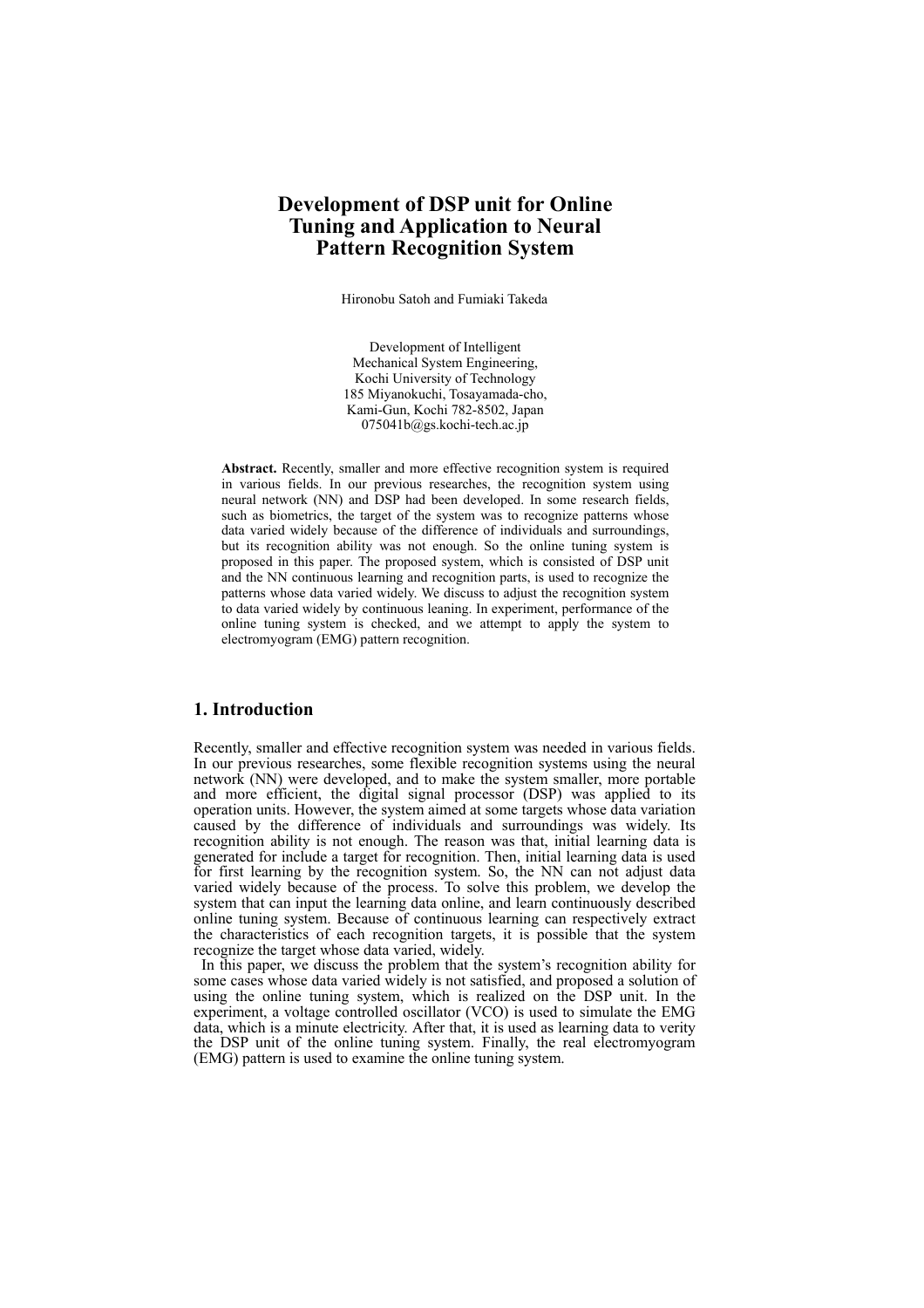## **2. Online tuning system**

In this section, the problems of the previous recognition system are discussed, and to solve the problems, the online tuning system is proposed.

# **2-1 Previous the NN recognition system**

The previous NN recognition system has been used in banknotes recognition system and EMG patterns recognition system [1],[2],[3]. Previous research, recognition ability was not satisfied with the case whose data varied so large. Individual variation and differences of the environment influenced sample data[4],[5],[6]. General learning data are sampled by the recognition system. Then the recognition system starts learning. And the initial learning is converged using sampled learning data. But the data varied widely is difficult to converge in the process of the learning. Because, the learning data is increased to increase generalization ability. In addition, sampling and editing learning data is difficult to include all learning data. So, the imperfect learning data was used in initial learning and the recognition ability of the NN is not enough for unknown data. In the result, recognition ability of the proposed recognition system which is trained by imperfect learning data is low.

Proposed recognition system is applied in various fields of the system, EMG recognition system is one of the examples. EMG data for learning and recognition data is influenced by differences of individuals and the environment. So, recognition ability is low.

#### **2-2 Online tuning system**

To solve the problems, the system, which can obtain the additional learning data and complete the continuous learning, is proposed. Fig.1. shows the process of the online tuning system. First, initial NN weight is on generated the personal computer (PC) .The initial NN weight has ability which is able to recognize a wide use. Then, the weight is transported to the DSP unit. After that the continuous learning is completed on the DSP unit. Finally, after the system converged, the final weight is generated for special individual data. Because of the process of continuous learning using the additional data, the recognition learning ability of the system is improved, even if the data of recognized targets varied, widely.



Fig.1. Process of the online tuning system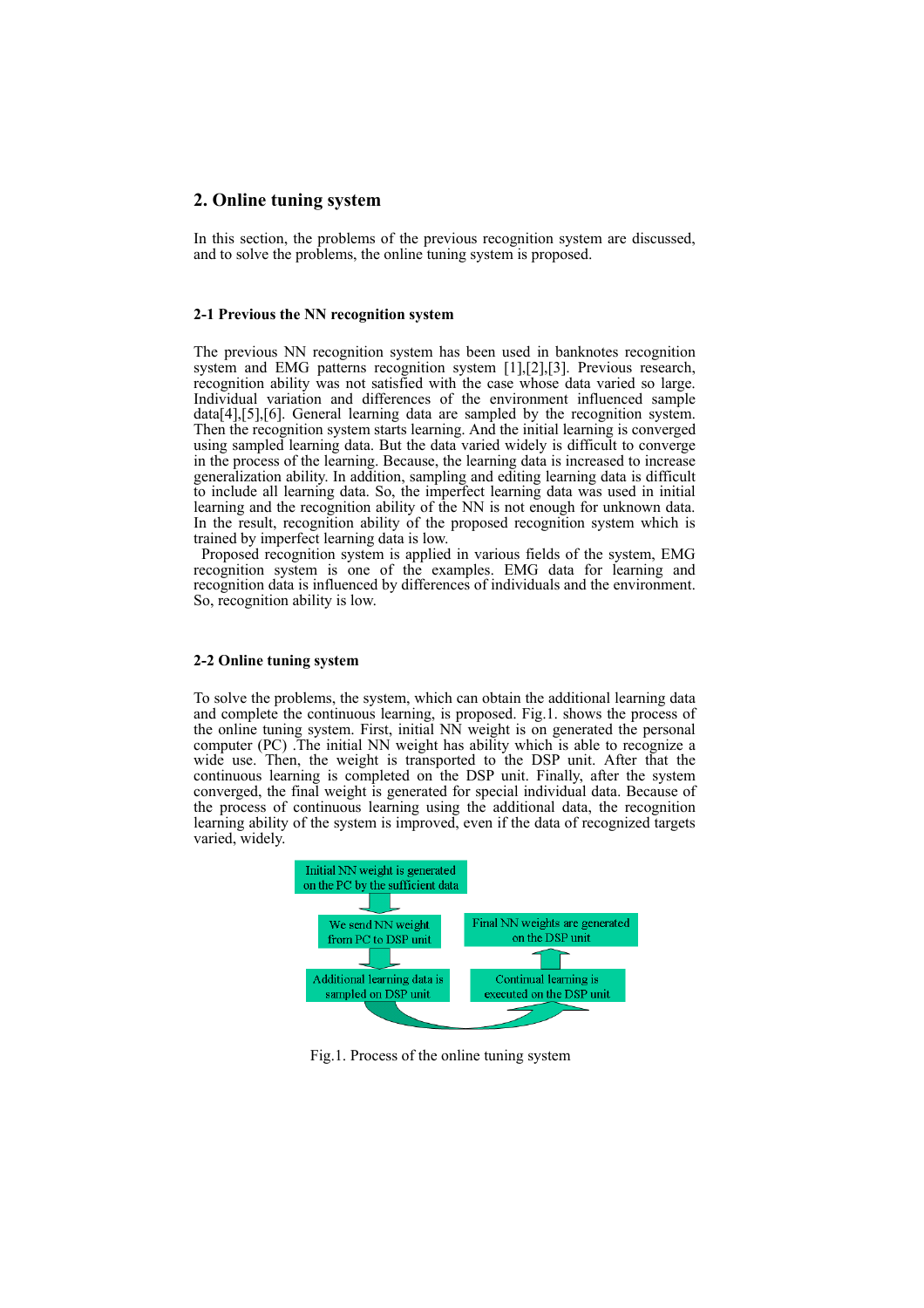# **3 DSP unit for online tuning**

Table 1. Comparison between previous DSP unit and online tuning DSP unit

|                                  | Previous     | DSP   Online tuning DSP |
|----------------------------------|--------------|-------------------------|
|                                  | unit         | unit                    |
| Input data                       | Digital data | Analog data             |
| $A/D$ converter                  | None (on PC) | Possess (on unit)       |
| <b>FFT</b>                       | None (on PC) | Possess (on unit)       |
| Rotating slab value for learning | None (on PC) | Possess (on unit)       |

Then we develop new DSP unit for online tuning. Table.1 shows the differences between the previous DSP unit and proposed online tuning DSP unit. Moreover, the pre-processing for learning and learning are executed on the DSP unit, respectively.

#### **3-1 Structures of the hardware**

Because of the characteristics of DSP, such as ALU, multiplier they are suitable for the NN computation. It is simple for programmers to develop software. The initialization data is saved in EPROM, and the program of the NN learning and recognition are saved in flash memory. Once the DSP unit start, the program is send to S-RAM. The alternation of learning and recognition mode is controlled by the mode switch. The serial port is used to communicate with PC. LED and LCD are used to display the state of the DSP unit. Fig.2. shows construction of proposed DSP unit. Fig.3. shows the outside and inside.







(a) The outside of DSP unit (b) The inside of DSP unit Fig.3. Feature of DSP unit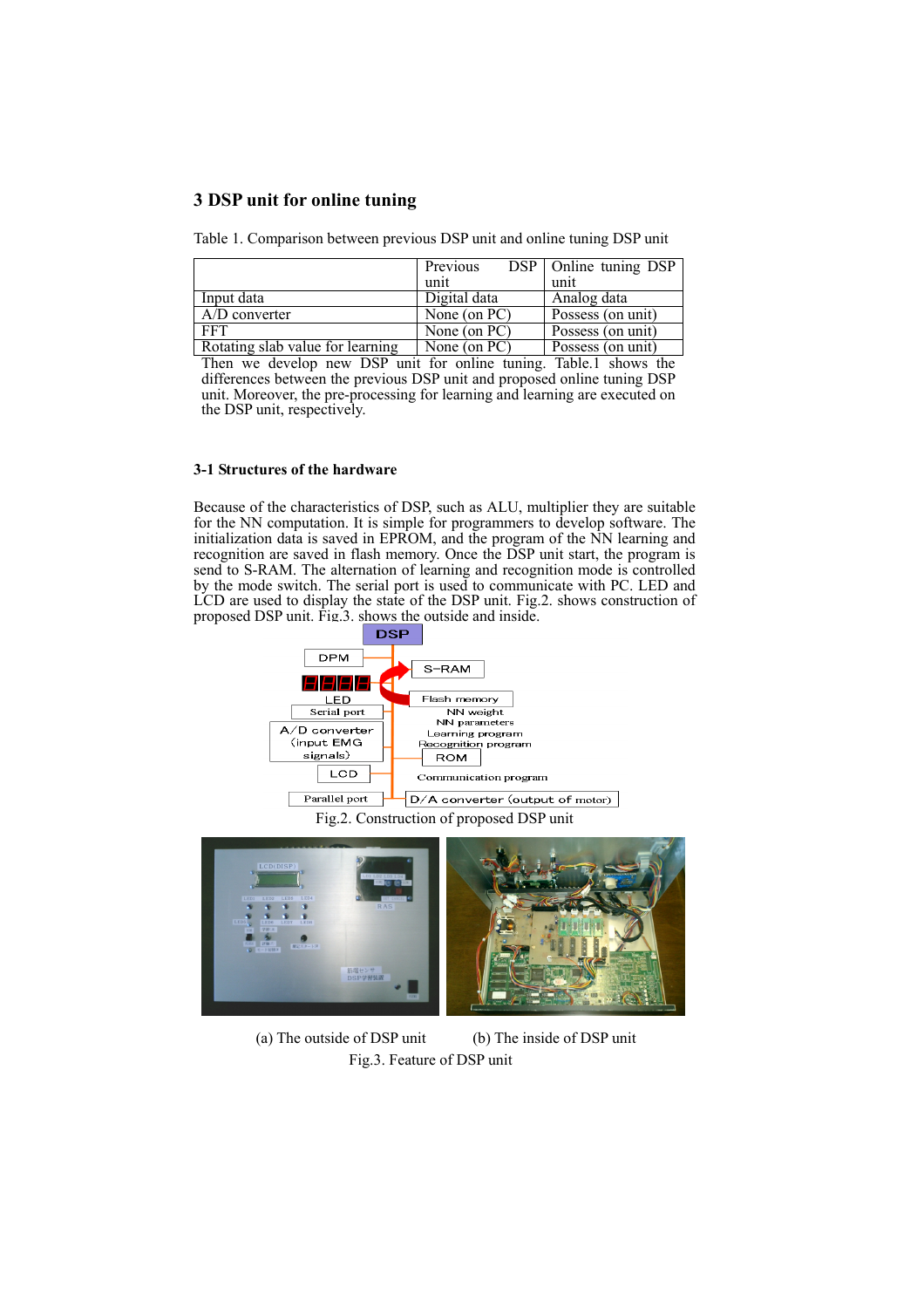On the proposed DSP unit for online tuning system, there are 4 analog input and 8 analog output terminals whose resolution is 8bit. Still more, it is possible that the DSP unit completed the learning and recognizing process, independently.

#### **3-2 Structures of the software**

The back propagation (BP) algorithm is applied in the NN learning, and the program is written in C language. Fig.4. illustrates the flow chart of the DSP software. As starting of the DSP unit, the learning and recognizing program are send from flash memory to S-RAM, as mentioned on section 3-1. Since the acquirement of learning data should be executed by DSP unit, independently, the function of online inputting of the analog data is expanded. After the data input to the DSP unit, it is transformed using the FFT algorithm. After that it is converted to input data for the NN and is applied on learning and recognition process.



Fig.4. Flow chart of the DSP software

# **4. Verification of DSP unit**

In this section, the online tuning function of the DSP unit is verified. The intention of this verification is that the system can be applied on EMG pattern recognition. First, the sin wave signal generated by voltage controlled oscillator (VCO) is used to simulate the EMG signal because of its feebleness and then the sine signal is used to verity the proposed system. After that, the EMG signals of 7 arm actions including idling, right click, left click, up, down, right, left are used to verify the online tuning system.

## **4-1 Condition of the experiment**

In the experiment, 7 kind of sine wave signal with 1KHz is generated by VCO. They are inputted to the DSP unit for learning and recognition processes. First, the NN weight is initialized on PC by the initial learning. Then the sine wave signals generated by VCO are inputted to DSP unit from the analog input terminals. After that, the signal is converted using A/D converter and FFT algorithm to get frequency signal. Finally, the frequency signal is transformed to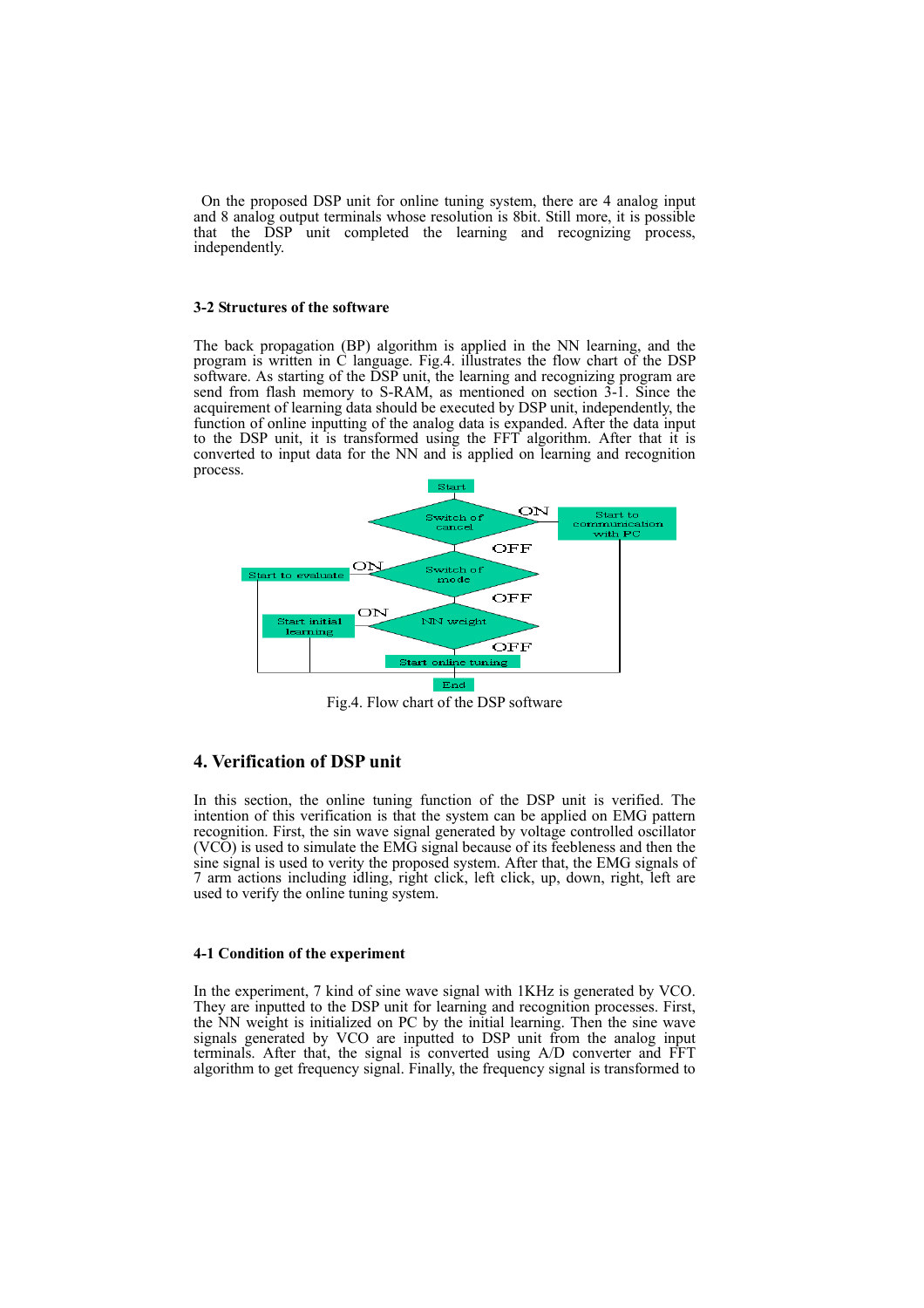the input for the NN being used to learning and recognizing processes. Fig.5. shows the different slab values of 7 sine wave signals.Table2 shows the condition of the NN learning. Fig.6. shows VCO.





Fig.5. The different slab value of 7 sine wave



Fig.6. VCO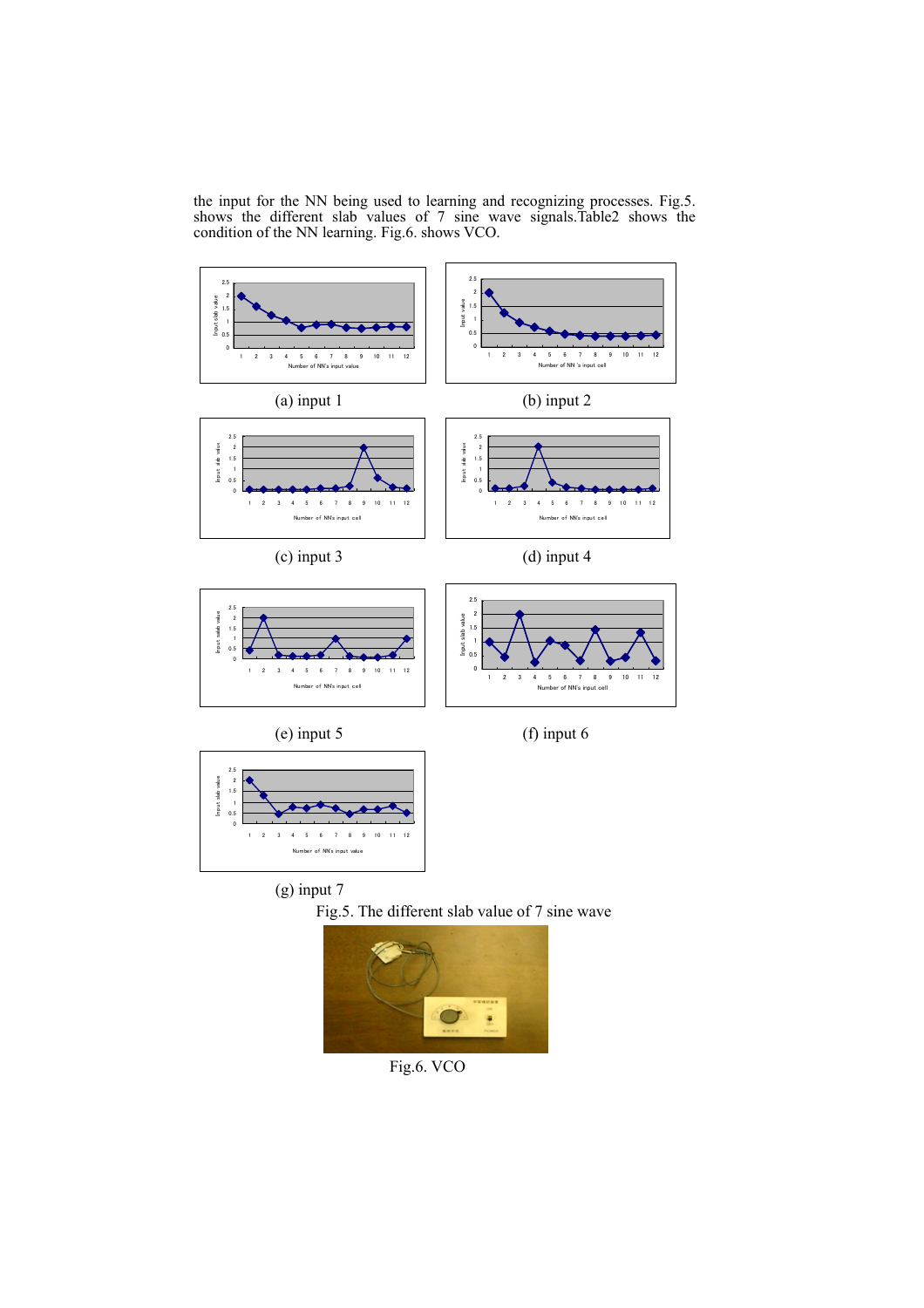Table 2. Experimental conditions

| Mean squared error                     | 0.0001                      |
|----------------------------------------|-----------------------------|
| Maximum iteration number               | 20000                       |
| Learning method                        | Improved BP method $(eq.1)$ |
| Construction of the NN                 | $48\times25\times7$         |
| Number of learning data for a sampling |                             |
| Learning constant $\eta$               | 0.05                        |
| Inertial constant $\alpha$             | 0.95                        |
| Vibrations constant $\beta$            | $-0.1$                      |
|                                        |                             |

$$
\Delta W_{k}\left(t\right)\!=-\eta\delta_{k}O_{k}+\alpha\Delta W_{k}\left(t-1\right)\!+\beta\Delta W_{k}\left(t-2\right)\quad \mathrm{(1)}
$$

# **4-2 Result of verification**

The results of the experiment are showed in table3. Fig.7. shows process of examination.

Table 3. Experimental result with VCO

| Pattern | Recognition rate $(\% )$ per 20 |
|---------|---------------------------------|
|         | 100%                            |
|         | 100%                            |
|         | 100%                            |
|         | 100%                            |
|         | 100%                            |
|         | 100%                            |
|         | 100%                            |



Fig.7. Process of exmination

### **4-3 Examination**

In results of the verification, the DSP unit for online tuning was effective when the 4ch analog signals were sampled and used in learning and recognition on the DSP unit. Moreover, the we checked the performance of DSP unit for online tuning is verified using EMG real data.